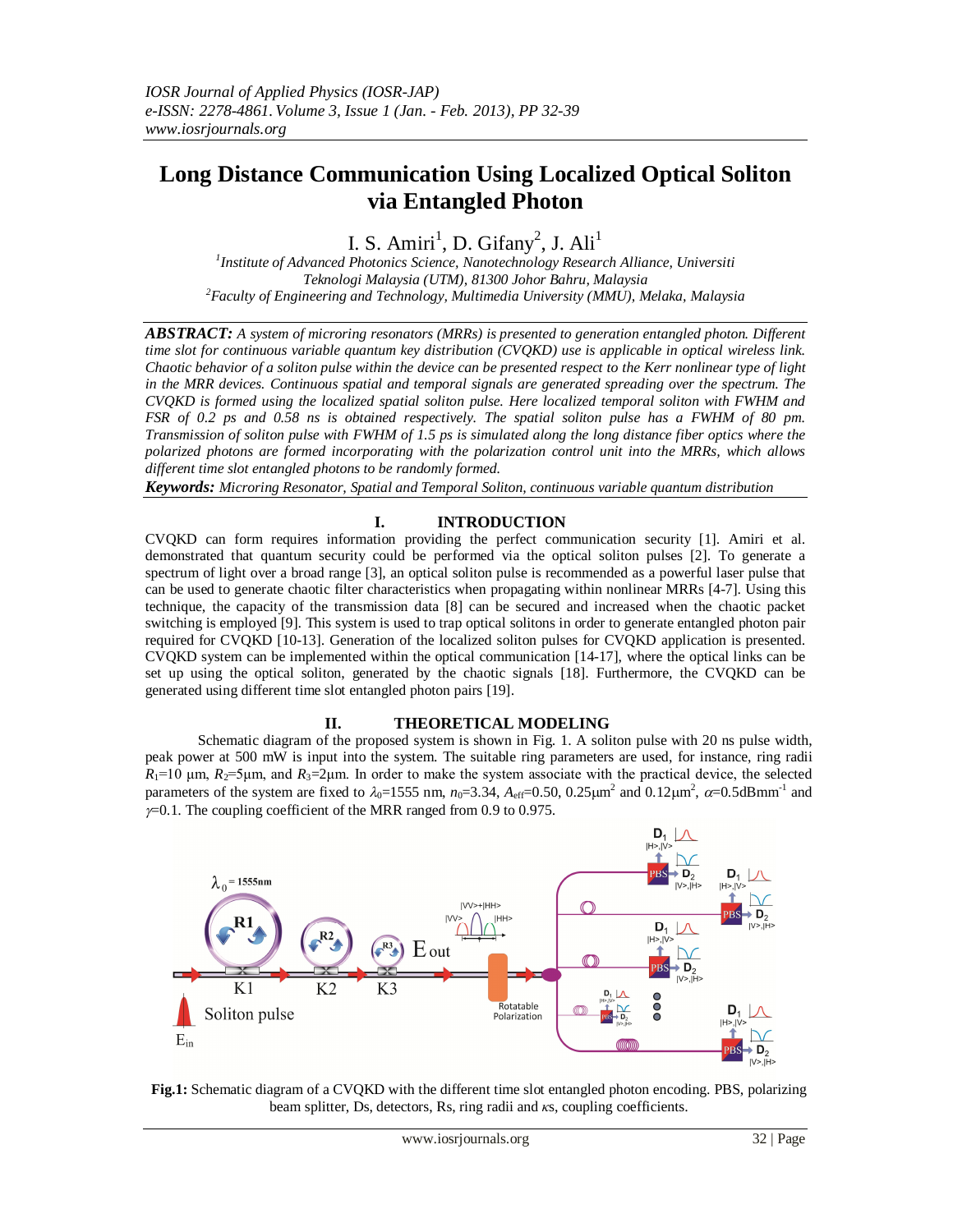The soliton pulse is introduced into the proposed system, where the input optical field  $(E_{in})$  of the bright soliton pulse can be expressed by [20-22],

$$
E_{in} = A \sec h \left[ \frac{T}{T_0} \right] \exp \left[ \left( \frac{z}{2L_D} \right) - i \omega_0 t \right]
$$
 (1)

*A* and *z* are the optical field amplitude and propagation distance, respectively [23]. *T* is a soliton pulse propagation time in a frame moving at the group velocity [24-26],  $T = t \cdot \beta_1 \times z$  [27], where  $\beta_1$  and  $\beta_2$  are the coefficients of the linear and second order terms of the Taylor expansion of the propagation constant [28-32].  $L<sub>D</sub> = T<sub>0</sub><sup>2</sup>/|\beta_2|$  is the dispersion length of the soliton pulse [33-35]. The carrier frequency of the soliton is  $\omega_0$  [36-37]. This solution describes a pulse that keeps its temporal width invariance as it propagates, and thus is called a temporal soliton [38-40]. When a soliton peak intensity  $(\beta_2/\Gamma T_0^2)$  is given, then  $T_o$  is known [41-45]. For the

soliton pulse in the micro ring device, a balance should be achieved between the dispersion length  $(L_D)$  and the nonlinear length ( $L_{NL} = (1/T \phi_{NL})$  [46], where  $\Gamma = n_2 \times k_0$ , is the length scale over which disperse or nonlinear effects makes the beam becomes wider or narrower [47-50]. For a soliton pulse, there is a balance between dispersion and nonlinear lengths, hence  $L<sub>D</sub>=L<sub>N</sub>$  [51-53]. When light propagates within the nonlinear medium, the refractive index (*n*) of light within the medium is given by [54-57]

$$
n = n_0 + n_2 I = n_0 + \left(\frac{n_2}{A_{\text{eff}}}\right) P,\tag{2}
$$

where  $n_0$  and  $n_2$  are the linear and nonlinear refractive indexes, respectively [58-62]. *I* and *P* are the optical intensity and optical power, respectively [63-65]. The effective mode core area of the device is given by *Aeff* [66]*.* For the MRR, the effective mode core areas range from 0.50 to 0.12  $\mu$ m<sup>2</sup> [67-68]. When a soliton pulse is input and propagated within a MRR as shown in Fig. 1, the resonant output is formed, thus, the normalized output of the light field is the ratio between the output and input fields *E*out (t) and *E*in (t) in each round-trip, which can be expressed by [69-72]

$$
\left| \frac{E_{out}(t)}{E_{in}(t)} \right|^2 = (1 - \gamma) \left| 1 - \frac{(1 - (1 - \gamma)x^2)\kappa}{(1 - x\sqrt{1 - \gamma}\sqrt{1 - \kappa})^2 + 4x\sqrt{1 - \gamma}\sqrt{1 - \kappa}\sin^2(\frac{\phi}{2})} \right|
$$
(3)

κ is the coupling coefficient [73], and *x*=exp(-*αL*/2) represents a round-trip loss coefficient [74],  $\Phi_0 = kLn_0$  and  $\Phi_{NL} = kLn_2|E_{in}|^2$  are the linear and nonlinear phase shifts [75],  $k=2\pi/\lambda$  is the wave propagation number in a vacuum [76]. Where *L* and *α* are the waveguide length and linear absorption coefficient, respectively [77]. In this work, the iterative method is introduced to obtain the results as shown in equation (3), similarly, when the output field is connected and input into the other ring resonators [78].

## **III. RESULT AND DISCUSSION**

Large bandwidth within the MRRs device can be generated by using a soliton pulse input shown in Fig. 1, where the required signals can be generated and perform secure communication network. The nonlinear refractive index is  $n_2=2.5 \times 10^{-17} \text{m}^2/\text{W}$ . In this case, the wave guided loss used is 0.5dBmm<sup>-1</sup>. From Fig. 2, the signal is chopped (sliced) into a smaller signal spreading over the spectrum, which shows that the large bandwidth is formed within the first MRR. Compress bandwidth is obtained within the ring *R*2. The amplified gain is obtained within a microring device (i.e. ring *R*3). Temporal soliton is formed and trapped by using the constant gain condition. The attenuation of the optical power within a microring device is required in order to keep the constant output gain, where the next round input power is attenuated and kept the same level with the *R*<sup>2</sup> output. Here *R*<sub>1</sub>=10μm, *κ*<sub>1</sub>=0.95, *A*<sub>eff1</sub>=50 μm<sup>2</sup>, *R*<sub>2</sub>=5μm, κ<sub>2</sub>=0.975, *A*<sub>eff2</sub>=25μm<sup>2</sup>, *R*<sub>3</sub>=2.5μm, *κ*<sub>3</sub>=0.975,  $A_{\text{eff3}}$ =0.1 $\mu$ m<sup>2</sup>. The total round trip is 40000 and the central wavelength has been selected to  $\lambda$ =1.55  $\mu$ m.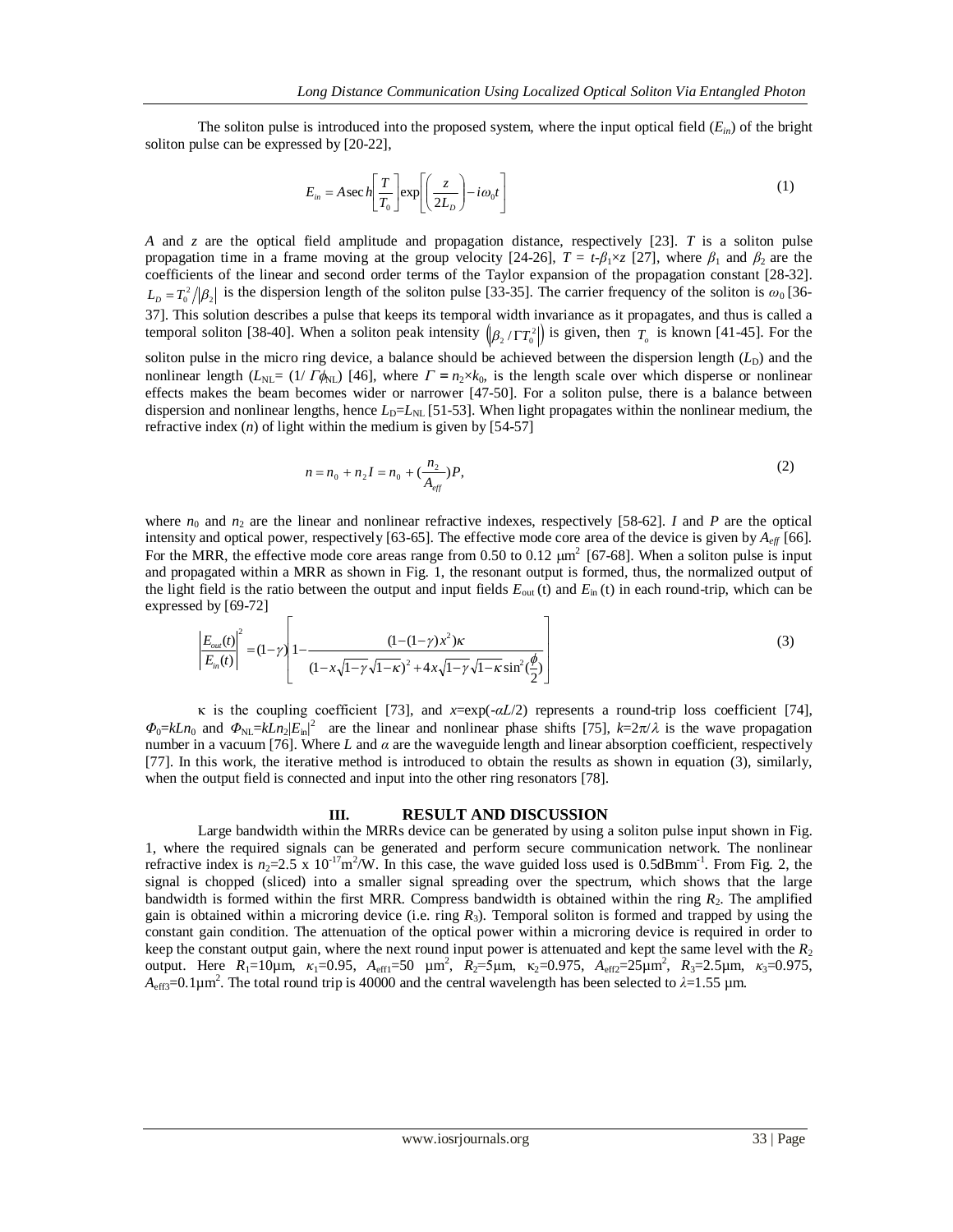

**Fig. 2:** Results obtained when temporal soliton is localized within a microring device with 40,000 roundtrips where (a): Input bright soliton, (b): Output signal from  $R_1$ , (c): Output signal from  $R_2$ , (d): Output signal from  $R_3$ with FWHM and FSR of 0.2 ps and 0.58 ns respectively

Similarly, the spatial soliton is obtained as shown in Fig. 3. Here  $R_1=10\mu$ m,  $\kappa_1=0.975$ ,  $A_{eff1}=50 \mu m^2$ ,  $R_2$ =5µm,  $\kappa_2$ =0.975,  $A_{eff2}$ =25µm<sup>2</sup>,  $R_3$ =4µm,  $\kappa_3$ =0.975,  $A_{eff3}$ =0.1µm<sup>2</sup>. The central wavelength has been selected to *λ*=1.525µm.



**Fig.3:** Results obtained when a spatial soliton is localized within a microring device with 40,000 roundtrips, where (a): input bright soliton, (b): output signal from  $R_1$ , (c): output signal from  $R_2$ , (d): output signal from  $R_3$ with FWHM of 80 pm

Soliton pulse with FWHM=1.5 ps and 10 pm can be propagated along long distance fiber optics with nonlinear refractive index of  $n_2=2.6 \times 10^{-20} \text{ m}^2/\text{W}$  and attenuation coefficient of  $\alpha=0.4$  dB/km. The simulation results of the transmission through a length of 60 km and 80 km are presented shown in Figs. 4 and 5 respectively.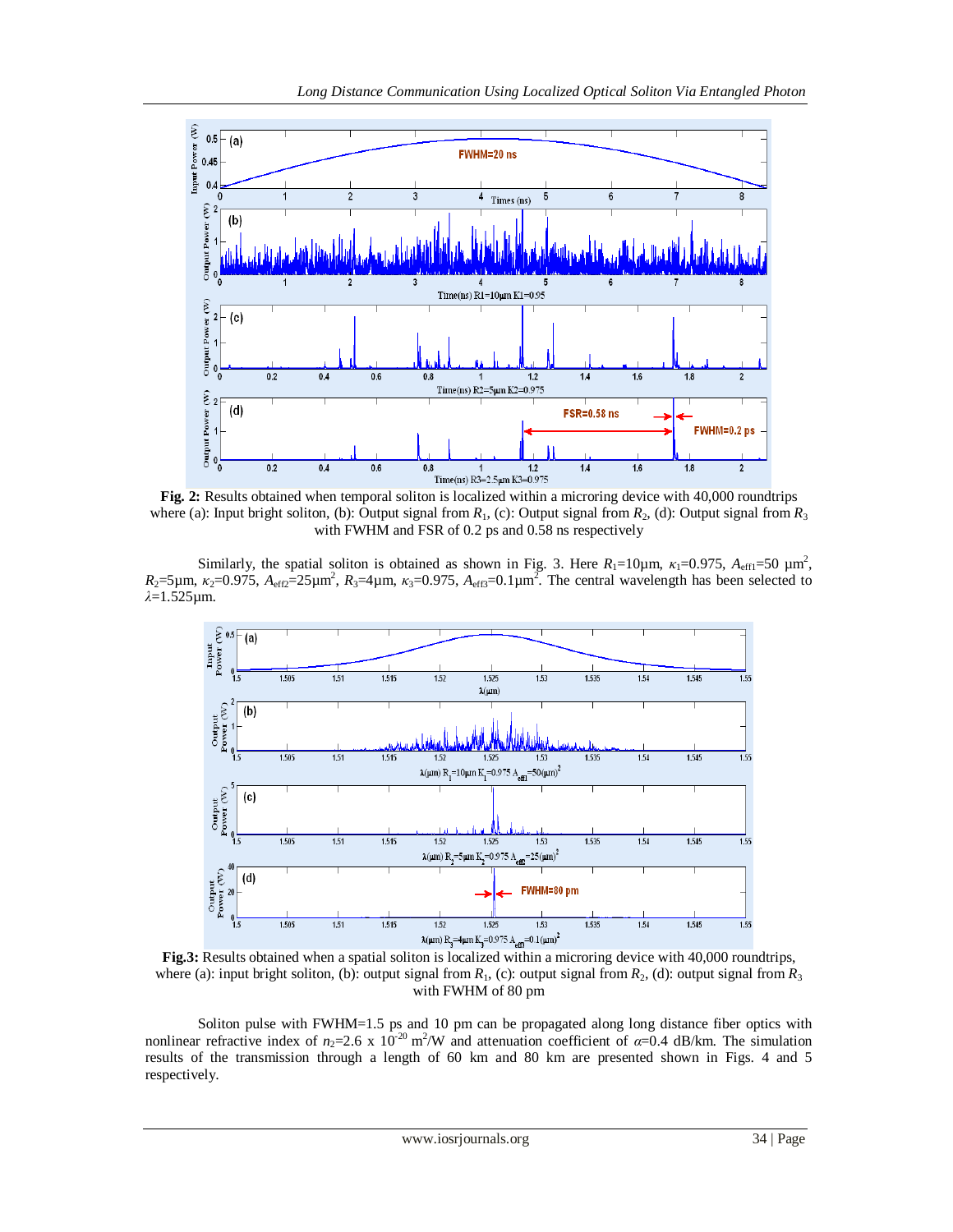

The continuous variable of photon can be generated within the proposed system, where each pair of the

possible polarization entangled photons is formed within different time frames by using the polarization control unit as shown in Fig. 1, thus they can be represented by the four polarization orientation angles as  $[0^{\circ},90^{\circ}]$  and [135°,180°] [79-80]. They can be formed by using the optical component called the polarization rotatable device and PBS [81]. Using this system, we assume that the polarized entangle photon can be performed by applying the proposed arrangement where each pair of the transmitted entangled photon pair (qubits) with different time slot  $(t_1, t_2, t_3, \ldots, t_n)$  can randomly form the entangled pairs [82-83]. Here we introduce the technique that is used to generate the qubits as shown in Fig. 1 [84-85]. A polarization coupler (i.e. last ring, *R*3) that separates the basic vertical and horizontal polarization states corresponds to an optical switch between the short and the long pulses [86]. We assume those horizontally polarized pulses with a temporal separation of Δ*t*. The coherence time of the consecutive pulses is larger than  $\Delta t$ . Then the following state at time  $t_1$  is created by equation (4) [87].

$$
|\Phi\!\!>_{p}\!\!=\!\!|1,H\!\!>_{s}|1,H\!\!>_{i}\!+\!\!|2,H\!\!>_{s}|2,H\!\!>_{i}
$$

 $|2, H_{i} \rangle$  (4)

In the expression  $|k, H\rangle$ , k is defined as the number of time slots (1 or 2), where it denotes the state of polarization [horizontal |H> or vertical |V>]. The subscript identifies whether the state is the signal (*s*) or the idler (*i*) state with considering the assumption that an amplitude term is common to all product states mentioned in the equation (4). We will use the same assumption in subsequent equations in this paper. This two-photon state with |H> polarization shown by equation (4) is input into the orthogonal polarization-delay circuit shown schematically in Fig. 1. The delay circuit consists of a coupler and the difference between the round-trip times of the MRR, which is equal to  $\Delta t$ . The microring is tilted by changing the round trip of the ring is converted into  $|V\rangle$  at the delay circuit output. That is the delay circuits convert

$$
r|k, H> + t_2 \exp(i\Phi) |k+1, V> + rt_2 \exp(i_2\Phi) |k+2, H> + r_2t_2 \exp(i_3\Phi) |k+3, V> \tag{5}
$$

Where  $t$  and  $r$  is the amplitude transmittances to cross and bar ports in a coupler. Then equation (4) is converted into the polarized state by the delay circuit as

 $|\Phi>=[1, H>_s + \exp(i\Phi_s) |2, V>_s] \times [1, H>_i + \exp(i\Phi_i) |2, V>_i]$ + [|2, H > + exp(i $\Phi$ <sub>s</sub>) |3, V >  $\times$  [|2, H > + exp(i $\Phi$ <sub>i</sub>) |2, V > i] =  $[|1, H_{\geq s} | 1, H_{\geq i} + exp(i\Phi_i) | 1, H_{\geq s} | 2, V_{\geq i}] + exp(i\Phi_s) | 2, V_{\geq s} | 1, H_{\geq i} +$  $\exp[i(\Phi_s + \Phi_i)] \, |2, V>_s |2, V>_i + |2, H>_s |2, H>_i + \exp(i\Phi_i) |2, H>_s |3, V>_i +$  $\exp(i\Phi_s)$  |3, V><sub>s</sub> |2, H><sub>i</sub> +  $\exp[i(\Phi_s+\Phi_i)]$  |3, V><sub>s</sub> |3, V><sub>i</sub> (6)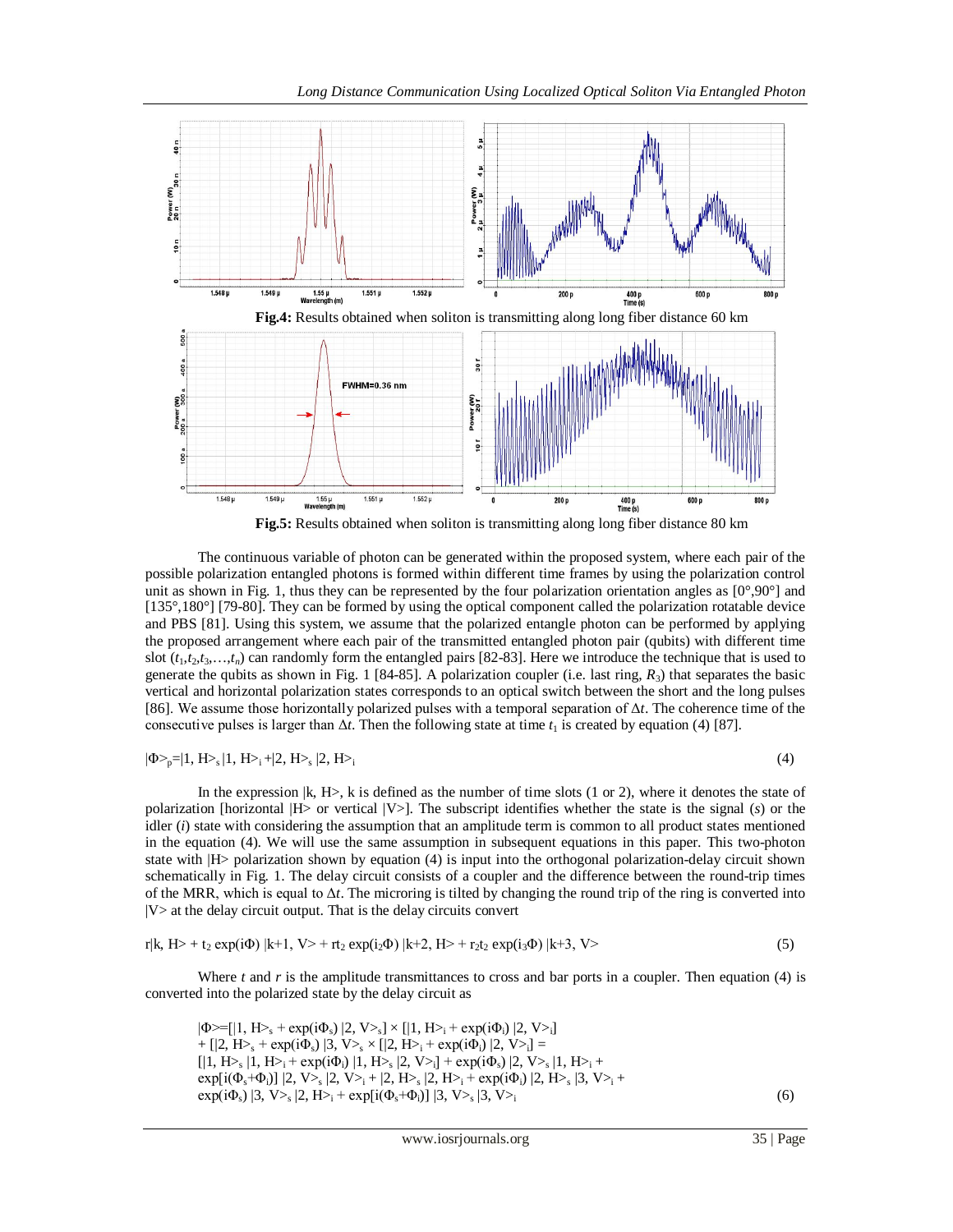Coincidence counts in the second time slot, we can extract the fourth and fifth terms. As a result, we can obtain the following polarization entangled state as

$$
|\Phi \geq |2, H \geq s |2, H \geq t + \exp[i(\Phi_s + \Phi_i)] |2, V \geq s |2, V \geq t \tag{7}
$$

We assume that the response time of the Kerr effect is much less than the cavity round-trip time. Because of the Kerr nonlinearity of the optical device [88-90], the strong pulses acquire an intensity dependent phase shift during propagation. The interference of light pulses at a coupler introduces the output beam, which is entangled [91-92]. Due to the polarization states of light pulses are changed and converted while circulating in the delay circuit, where the polarization entangled photon pairs can be generated. The entangled photons of the nonlinear ring resonator are separated to be the signal and idler photon probability. The polarization angle adjustment device is applied to investigate the orientation and optical output intensity described by.

#### **IV. CONCLUSION**

An interesting concept in which continuous variable quantum key distribution can be performed using a remarkably simple system was presented. Proposed system consists of a series of nonlinear MRR and NRR devices. Balance between dispersion and nonlinear lengths of the soliton pulse exhibits the self-phase modulation, which introduces the optical output constant, which means that light pulses can be trapped, localized coherently within the nano-waveguide. We have shown that a large bandwidth of the arbitrary soliton pulses can be generated and compressed within a micro waveguide. The chaotic signal generation using a soliton pulse in the nonlinear MRRs has been presented. The selected light pulse can be localized and used to perform the secure communication network. Localized spatial and temporal soliton pulse propagates along long distance communication where it can be used to generate entangled photon pair providing CVQKD applicable for communication networks. We have analyzed the entangled photon generated by chaotic signals in the series MRR devices. The classical information and security code can be formed by using the temporal and spatial soliton pulses, respectively.

### **ACKNOWLEDGEMENTS**

I. S. Amiri would like to thank the Institute of Advanced Photonics Science, Nanotechnology Research Alliance, Universiti Teknologi Malaysia (UTM).

#### **REFERENCES**

- [1] I. S. Amiri, M. H. Khanmirzaei, M. Kouhnavard, P. P. Yupapin, and J. Ali, Quantum Entanglement using Multi Dark Soliton Correlation for Multivariable Quantum Router, in *Quantum Entanglement* A. M. Moran, Ed., New York: Nova Science Publisher, 2012.
- [2] I. S. Amiri, A. Nikoukar, and J. Ali, Quantum Information Generation Using Optical Potential Well, presented at the *Network Technologies & Communications (NTC) Conference*, Singapore, 2010-2011.
- [3] A. Afroozeh, I. S. Amiri, M. Bahadoran, J. Ali, and P. P. Yupapin, Simulation of Soliton Amplification in Micro Ring Resonator for Optical Communication, *Jurnal Teknologi (Sciences and Engineering)*, *55*, 2012, 271-277.
- [4] A. Afroozeh, I. S. Amiri, M. Kouhnavard, M. Jalil, J. Ali, and P. Yupapin, Optical dark and bright soliton generation and amplification, in *Enabling Science and Nanotechnology (ESciNano) Conference* Malaysia, 2010, 259-263.
- [5] A. Afroozeh, I. S. Amiri, M. Kouhnavard, M. Bahadoran, M. A. Jalil, J. Ali, and P. P. Yupapin, Optical Memory Time Using Multi Bright Soliton, presented at the *International Conference on Experimental Mechanics (ICEM)* Kuala Lumpur, Malaysia, 2010.
- [6] J. Ali, H. Nur, S. Lee, A. Afroozeh, I. Amiri, M. Jalil, A. Mohamad, and P. Yupapin, Short and millimeter optical soliton generation using dark and bright soliton, presented at the *AMN-APLOC International Conference*, Wuhan, China, 2010.
- [7] M. Kouhnavard, A. Afroozeh, M. A. Jalil, I. S. Amiri, J. Ali, and P. P. Yupapin, Soliton Signals and the Effect of Coupling Coefficient in MRR Systems, in *Faculty of Science Postgraduate Conference (FSPGC)*, Universiti Teknologi Malaysia, 2010.
- [8] P. P. Yupapin, M. A. Jalil, I. S. Amiri, I. Naim, and J. Ali, New Communication Bands Generated by Using a Soliton Pulse within a Resonator System, *Circuits and Systems*, *1(2)*, 2010, 71-75.
- [9] J. Ali, M. Roslan, M. Jalil, I. Amiri, A. Afroozeh, I. Nawi, and P. Yupapin, DWDM enhancement in micro and nano waveguide, presented at the *AMN-APLOC International Conference*, Wuhan, China, 2010.
- [10] A. Afroozeh, I. S. Amiri, M. Kouhnavard, M. Bahadoran, M. A. Jalil, J. Ali, and P. P. Yupapin, Dark and Bright Soliton trapping using NMRR, presented at the *International Conference on Experimental Mechanics (ICEM)*, Kuala Lumpur, Malaysia, 2010.
- [11] J. Ali, M. A. Jalil, I. S. Amiri, A. Afroozeh, M. Kouhnavard, and P. P. Yupapin, Generation of tunable dynamic tweezers using dark-bright collision, presented at the *ICAMN*, *International Conference,* Prince Hotel, Kuala Lumpur, Malaysia, 2010.
- [12] I. S. Amiri, M. A. Jalil, F. K. Mohamad, N. J. Ridha, J. Ali, and P. P. Yupapin, Storage of Atom/Molecules/Photon Using Optical Potential Wells, presented at the *International Conference on Experimental Mechanics (ICEM)*, Kuala Lumpur, Malaysia, 2010.
- [13] J. Ali, I. S. Amiri, M. A. Jalil, M. Hamdi, F. K. Mohamad, N. J. Ridha, and P. P. Yupapin, Trapping spatial and temporal soliton system for entangled photon encoding, presented at the *Nanotech Malaysia, International Conference on Enabling Science & Technology*, Kuala Lumpur, Malaysia, 2010.
- [14] I. S. Amiri, G. Vahedi, A. Nikoukar, A. Shojaei, J. Ali, and P. Yupapin, Decimal Convertor Application for Optical Wireless Communication by Generating of Dark and Bright Signals of soliton, *International Journal of Engineering Research & Technology (IJERT)*, *1(5)*, 2012,
- [15] A. A. Shojaei and I. S. Amiri, DSA for Secured Optical Communication, presented at the *International Conference for Nanomaterials Synthesis and Characterization (INSC)*, Kuala Lumpur, Malaysia, 2011.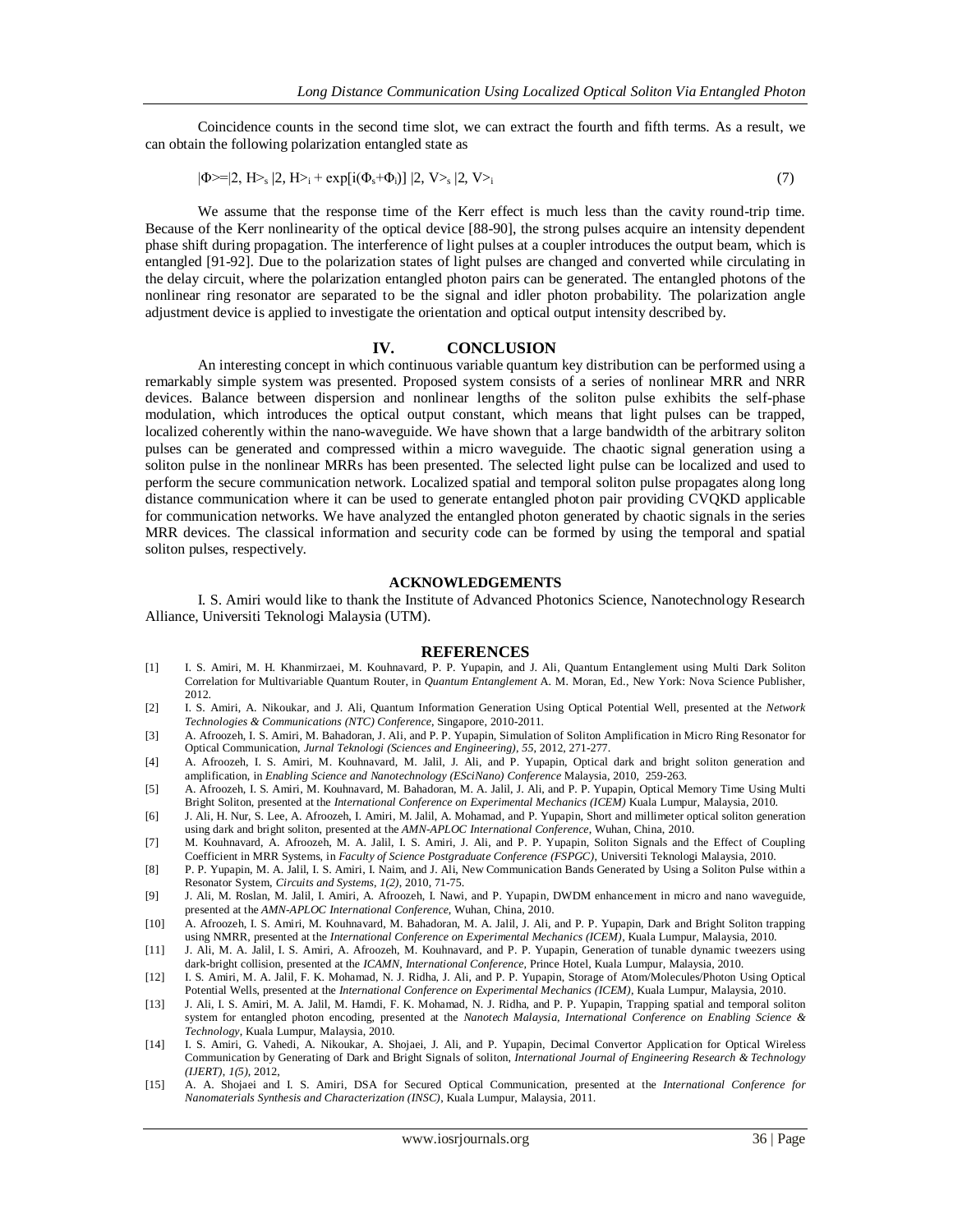- [16] A. Afroozeh, M. Bahadoran, I. S. Amiri, A. R. Samavati, J. Ali, and P. P. Yupapin, Fast Light Generation Using Microring Resonators for Optical Communication, presented at the *National Science Postgraduate Conference NSPC*, Universiti Teknologi Malaysia, 2011.
- [17] I. S. Amiri, A. Nikoukar, G. Vahedi, A. Shojaei, J. Ali, and P. Yupapin, Frequency-Wavelength Trapping by Integrated Ring Resonators For Secured Network and Communication Systems, *International Journal of Engineering Research & Technology (IJERT)*, *1(5)*, 2012,
- [18] I. S. Amiri, R. Ahsan, A. Shahidinejad, J. Ali, and P. P. Yupapin, Characterisation of bifurcation and chaos in silicon microring resonator, *IET Communications, 6(16)*, 2012, 2671-2675.
- [19] I. S. Amiri, A. Afroozeh, M. Bahadoran, J. Ali, and P. P. Yupapin, Molecular Transporter System for Qubits Generation, *Jurnal Teknologi (Sciences and Engineering), 55,* 2012, 155-165.
- [20] J. Ali, A. Afroozeh, I. S. Amiri, M. A. Jalil, and P. P. Yupapin, Dark and Bright Soliton trapping using NMRR, presented at the *ICEM*, Legend Hotel, Kuala Lumpur, Malaysia, 2010.
- [21] J. Ali, M. A. Jalil, I. S. Amiri, and P. P. Yupapin, Dark-bright solitons conversion system via an add/drop filter for signal security application, presented at the *ICEM*, Legend Hotel, Kuala Lumpur, Malaysia, 2010.
- [22] J. Ali, I. S. Amiri, M. A. Jalil, F. K. Mohamad, and P. P. Yupapin, Optical dark and bright soliton generation and amplification, presented at the *Nanotech Malaysia, International Conference on Enabling Science & Technology*, KLCC, Kuala Lumpur, Malaysia, 2010.
- [23] J. Ali, K. Raman, M. Kouhnavard, I. S. Amiri, M. A. Jalil, A. Afroozeh, and P. P. Yupapin, Dark soliton array for communication security, presented at the *AMN-APLOC International Conference*, Wuhan, China, 2011.
- [24] J. Ali, I. Amiri, A. Jalil, A. Kouhnavard, B. Mitatha, and P. Yupapin, Quantum internet via a quantum processor, presented at the *International Conference on Photonics (ICP 2010)*, Langkawi, Malaysia 2010.
- [25] J. Ali, M. A. Jalil, I. S. Amiri, and P. P. Yupapin, Fast and slow lights via an add/drop device, presented at the *ICEM*, Legend Hotel, Kuala Lumpur, Malaysia, 2010.
- [26] I. S. Amiri, A. Afroozeh, I. N. Nawi, M. A. Jalil, A. Mohamad, J. Ali, and P. P. Yupapin, Dark Soliton Array for communication security, *Procedia Engineering, 8*2011, 417-422.
- [27] A. Afroozeh, M. Kouhnavard, I. S. Amiri, M. A. Jalil, J. Ali, and P. P. Yupapin, Effect of Center Wavelength on MRR Performance, in *Faculty of Science Postgraduate Conference (FSPGC)*, Universiti Teknologi Malaysia, 2010.
- [28] A. Afroozeh, I. S. Amiri, J. Ali, and P. P. Yupapin, Determination of Fwhm For Solition Trapping, *Jurnal Teknologi (Sciences and Engineering)*, *55*, 2012, 77-83.
- [29] J. Ali, A. Afroozeh, I. S. Amiri, M. Hamdi, M. Jalil, M. Kouhnavard, and P. Yupapin, Entangled photon generation and recovery via MRR, presented at the *ICAMN, International Conference,* , Prince Hotel, Kuala Lumpur, Malaysia, 2010.
- [30] J. Ali, I. Amiri, M. Jalil, M. Kouhnavard, A. Afroozeh, I. Naim, and P. Yupapin, Narrow UV pulse generation using MRR and NRR system, presented at the *ICAMN, International Conference*, Prince Hotel, Kuala Lumpur, Malaysia, 2010.
- [31] I. S. Amiri, A. Afroozeh, and M. Bahadoran, Simulation and Analysis of Multisoliton Generation Using a PANDA Ring Resonator System, *Chinese Physics Letters*, *28*, 2011, 104205.
- [32] I. S. Amiri, K. Raman, A. Afroozeh, M. A. Jalil, I. N. Nawi, J. Ali, and P. P. Yupapin, Generation of DSA for security application, *Procedia Engineering*, *8*, 2011, 360-365.
- [33] J. Ali, A. Afroozeh, I. Amiri, M. Jalil, and P. Yupapin, Wide and narrow signal generation using chaotic wave, presented at the *Nanotech Malaysia, International Conference on Enabling Science & Technology* Kuala Lumpur, Malaysia, 2010.
- [34] I. S. Amiri, A. Afroozeh, M. Bahadoran, J. Ali, and P. P. Yupapin, Up and Down Link of Soliton for Network Communication, presented at the *National Science Postgraduate Conference*, *NSPC*, Malaysia, 2011.
- [35] D. Gifany, I. S. Amiri, M. Ranjbar, and J. Ali, Logic Codes Generation and Transmission Using an Encoding-Decoding System, *International Journal of Advances in Engineering & Technology (IJAET)*, *5(2)*, 2013, 37-45
- [36] I. S. Amiri, A. Shahidinejad, A. Nikoukar, J. Ali, and P. Yupapin, A Study oF Dynamic Optical Tweezers Generation For Communication Networks, *International Journal of Advances in Engineering & Technology (IJAET)*, *4(2)*, 2012, 38-45
- [37] M. A. Jalil, I. S. Amiri, C. Teeka, J. Ali, and P. P. Yupapin, All-optical Logic XOR/XNOR Gate Operation using Microring and Nanoring Resonators, *Global Journal of Physics Express*, *1(1)*, 2011, 15-22.
- [38] J. Ali, A. Afroozeh, I. S. Amiri, M. A. Jalil, M. Kouhnavard, and P. P. Yupapin, Generation of continuous optical spectrum by soliton into a nano-waveguide, presented at the *ICAMN, International Conference*, Prince Hotel, Kuala Lumpur, Malaysia, 2010.
- [39] J. Ali, M. Kouhnavard, I. S. Amiri, M. A. Jalil, A. Afroozeh, and P. P. Yupapin, Security confirmation using temporal dark and bright soliton via nonlinear system, presented at the *ICAMN*, *International Conference*, Prince Hotel, Kuala Lumpur, Malaysia, 2010.
- [40] J. Ali, K. Kulsirirat, W. Techithdeera, M. A. Jalil, I. S. Amiri, I. Naim, and P. P. Yupapin, Temporal dark soliton behavior within multi-ring resonators, presented at the *Nanotech Malaysia, International Conference on Enabling Science & Technology*, Malaysia 2010.
- [41] A. Afroozeh, I. S. Amiri, M. A. Jalil, M. Kouhnavard, J. Ali, and P. P. Yupapin, Multi Soliton Generation for Enhance Optical Communication, *Applied Mechanics and Materials*, *83*, 2011, 136-140.
- [42] J. Ali, I. S. Amiri, M. A. Jalil, A. Afroozeh, M. Kouhnavard, and P. Yupapin, Novel system of fast and slow light generation using micro and nano ring resonators, presented at the *ICAMN*, *International Conference*, Prince Hotel, Kuala Lumpur, Malaysia, 2010.
- [43] J. Ali, M. Aziz, I. Amiri, M. Jalil, A. Afroozeh, I. Nawi, and P. Yupapin, Soliton wavelength division in MRR and NRR Systems, presented at the *AMN-APLOC International Conference*, Wuhan, China 2010.
- [44] I. S. Amiri, M. A. Jalil, F. K. Mohamad, N. J. Ridha, J. Ali, and P. P. Yupapin, Storage of Optical Soliton Wavelengths Using NMRR, presented at the *International Conference on Experimental Mechanics (ICEM)*, Kuala Lumpur, Malaysia, 2010.
- [45] M. A. Jalil, I. S. Amiri, M. Kouhnavard, A. Afroozeh, J. Ali, and P. P. Yupapin, Finesse Improvements of Light Pulses within MRR System, in *Faculty of Science Postgraduate Conference (FSPGC)*, Universiti Teknologi Malaysia, 2010.
- [46] N. Suwanpayak, S. Songmuang, M. A. Jalil, I. S. Amiri, I. Naim, J. Ali, and P. P. Yupapin, Tunable and storage potential wells using microring resonator system for bio-cell trapping and delivery, in *Enabling Science and Nanotechnology (ESciNano) Conference*, 2010, 289-291.
- [47] J. Ali, I. S. Amiri, M. A. Jalil, A. Afroozeh, M. Kouhnavard, and P. P. Yupapin, Multi-soliton generation and storage for nano optical network using nano ring resonators, presented at the *ICAMN, International Conference*, Prince Hotel, Kuala Lumpur, Malaysia, 2010.
- [48] J. Ali, M. A. Jalil, I. S. Amiri, and P. P. Yupapin, MRR quantum dense coding, presented at the *Nanotech Malaysia, International Conference on Enabling Science & Technology*, KLCC, Kuala Lumpur, Malaysia 2010.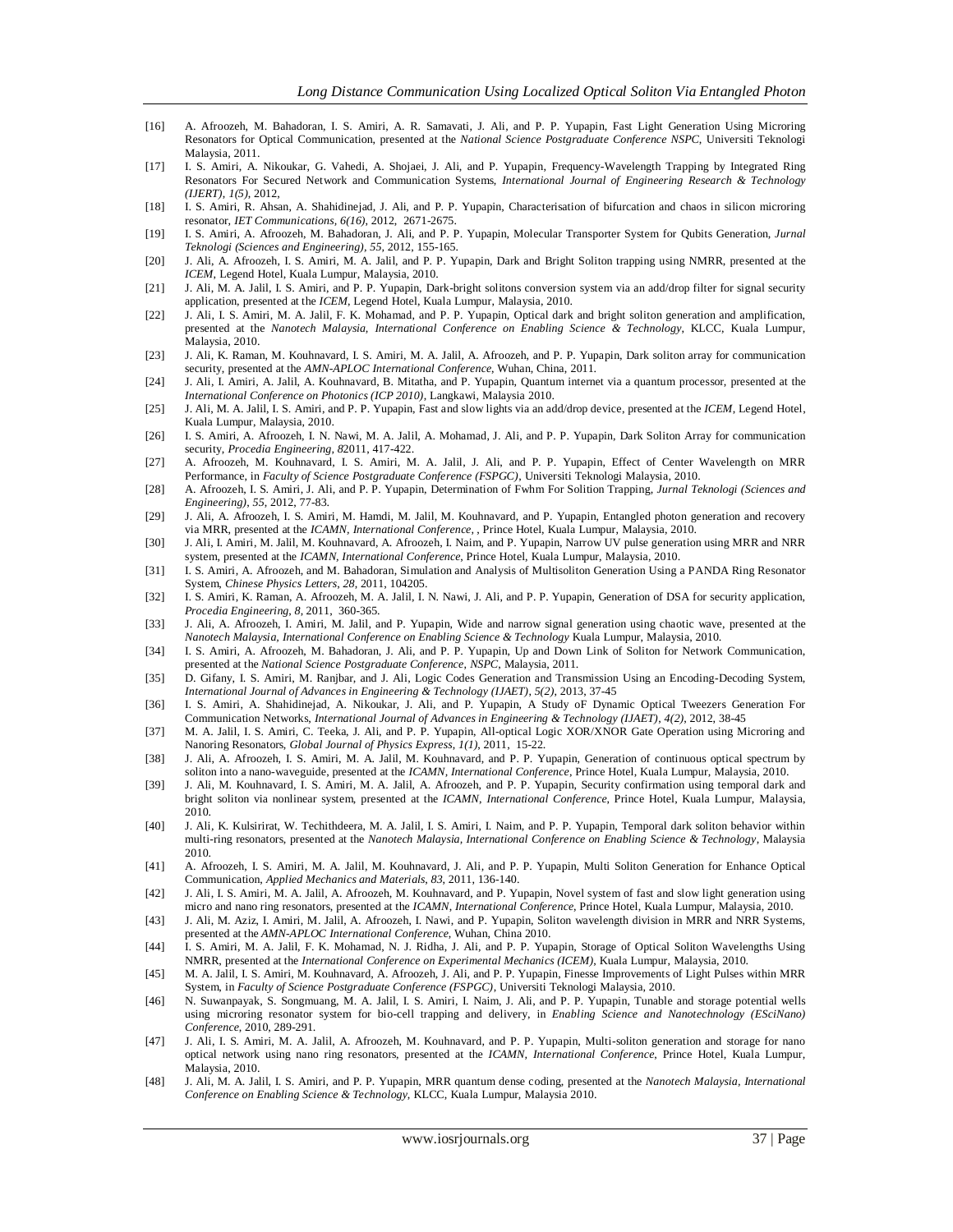- [49] I. S. Amiri, S. Babakhani, G. Vahedi, J. Ali, and P. Yupapin, Dark-Bright Solitons Conversion System for Secured and Long Distance Optical Communication, *IOSR Journal of Applied Physics (IOSR-JAP)*, *2(1)*, 2012, 43-48.
- [50] I. S. Amiri, A. Nikoukar, J. Ali, and P. P. Yupapin, Ultra-Short of Pico and Femtosecond Soliton Laser Pulse Using Microring Resonator for Cancer Cells Treatment, *Quantum Matter*, *1(2)*, 2012, 159-165.
- [51] J. Ali, M. A. Jalil, I. S. Amiri, and P. P. Yupapin, Effects of MRR parameter on the bifurcation behavior, presented at the *Nanotech Malaysia, International Conference on Enabling Science & Technology*, KLCC, Kuala Lumpur, Malaysia 2010.
- [52] I. Amiri, J. Ali, and P. Yupapin, Security Enhancement of the Optical Signal Communication using Binary Codes Generated by Optical Tweezers, *Chinese Journal of Physics,* 2013,
- [53] I. S. Amiri, A. Nikoukar, A. Shahidinejad, J. Ali, and P. Yupapin, Generation of discrete frequency and wavelength for secured computer networks system using integrated ring resonators, in *Computer and Communication Engineering (ICCCE) Conference*, Malaysia, 2012, 775-778.
- [54] A. Afroozeh, M. Bahadoran, I. S. Amiri, A. R. Samavati, J. Ali, and P. P. Yupapin, Fast Light Generation Using GaAlAs/GaAs Waveguide, *Jurnal Teknologi (Sciences and Engineering)*, *57*, 2012, 17-23.
- [55] J. Ali, M. Kouhnavard, I. S. Amiri, A. Afroozeh, M. A. Jalil, I. Naim, and P. P. Yupapin, Localization of soliton pulse using nanowaveguide, presented at the *ICAMN, International Conference*, Prince Hotel, Kuala Lumpur, Malaysia, 2010.
- [56] I. S. Amiri, J. Ali, and P. P. Yupapin, Enhancement of FSR and Finesse Using Add/Drop Filter and PANDA Ring Resonator Systems, *International Journal of Modern Physics B*, *26(04)*, 2012,
- [57] I. S. Amiri, M. Ranjbar, A. Nikoukar, A. Shahidinejad, J. Ali, and P. Yupapin, Multi optical Soliton generated by PANDA ring resonator for secure network communication, in *Computer and Communication Engineering (ICCCE) Conference,* Malaysia, 2012, 760-764.
- [58] J. Ali, I. Amiri, A. Afroozeh, M. Kouhnavard, M. Jalil, and P. Yupapin, Simultaneous dark and bright soliton trapping using nonlinear MRR and NRR, presented at the *ICAMN*, *International Conference* Malaysia, 2010.
- [59] J. Ali, M. Kouhnavard, A. Afroozeh, I. S. Amiri, M. A. Jalil, and P. P. Yupapin, Optical bistability in a FORR, presented at the *ICEM*, Legend Hotel, Kuala Lumpur, Malaysia, 2010.
- [60] M. Bahadoran, I. S. Amiri, A. Afroozeh, J. Ali, and P. P. Yupapin, Analytical Vernier Effect for Silicon Panda Ring Resonator, presented at the *National Science Postgraduate Conference*, *NSPC* Universiti Teknologi Malaysia, 2011.
- [61] A. Nikoukar, I. S. Amiri, and J. Ali, Secured Binary Codes Generation for Computer Network Communication, presented at the *Network Technologies & Communications (NTC) Conference*, Singapore, 2010-2011.
- [62] N. J. Ridha, F. K. Mohamad, I. S. Amiri, Saktioto, J. Ali, and P. P. Yupapin, Soliton Signals and The Effect of Coupling Coefficient in MRR Systems, presented at the *International Conference on Experimental Mechanics (ICEM)*, Kuala Lumpur, Malaysia, 2010.
- [63] J. Ali, M. Jalil, I. Amiri, A. Afroozeh, M. Kouhnavard, I. Naim, and P. Yupapin, Multi-wavelength narrow pulse generation using MRR, presented at the *ICAMN, International Conference*, Prince Hotel, Kuala Lumpur, Malaysia, 2010.
- [64] I. S. Amiri, M. A. Jalil, A. Afroozeh, M. Kouhnavard , J. Ali, and P. P. Yupapin, Controlling Center Wavelength and Free Spectrum Range by MRR Radii, in *Faculty of Science Postgraduate Conference (FSPGC)*, Universiti Teknologi Malaysia, 2010.
- [65] M. Kouhnavard, A. Afroozeh, I. S. Amiri, M. A. Jalil, J. Ali, and P. P. Yupapin, New system of Chaotic Signal Generation Using MRR, presented at the *International Conference on Experimental Mechanics (ICEM)*, Kuala Lumpur, Malaysia, 2010.
- [66] A. Afroozeh, I. S. Amiri, A. Samavati, J. Ali, and P. Yupapin, THz frequency generation using MRRs for THz imaging, in *Enabling Science and Nanotechnology (ESciNano) Conference,* Malaysia, 2012, 1-2.
- [67] J. Ali, K. Raman, A. Afroozeh, I. S. Amiri, M. A. Jalil, I. N. Nawi, and P. P. Yupapin, Generation of DSA for security application, presented at the *2nd International Science, Social Science*, *Engineering Energy Conference (I-SEEC 2010)*, Nakhonphanom, Thailand, 2010.
- [68] I. S. Amiri, A. Shahidinejad, A. Nikoukar, M. Ranjbar, J. Ali, and P. P. Yupapin, Digital Binary Codes Transmission via TDMA Networks Communication System Using Dark and Bright Optical Soliton, *GSTF Journal on Computing (joc)*, *2(1)*, 2012,
- [69] J. Ali, A. Afroozeh, M. Hamdi, I. S. Amiri, M. A. Jalil, M. Kouhnavard, and P. Yupapin, Optical bistability behaviour in a doublecoupler ring resonator, presented at the *ICAMN, International Conference*, Prince Hotel, Kuala Lumpur, Malaysia, 2010.
- [70] J. Ali, S. Saktioto, M. Hamdi, and I. S. Amiri, Dynamic silicon dioxide fiber coupling polarized by voltage breakdown, presented at the *Nanotech Malaysia, International Conference on Enabling Science & Technology*, KLCC, Kuala Lumpur, Malaysia, 2010.
- [71] F. K. Mohamad, N. J. Ridha, I. S. Amiri, J. A. Saktioto, and P. P. Yupapin, Finesse Improvements of Light Pulses within MRR System, presented at the *International Conference on Experimental Mechanics (ICEM)*, Kuala Lumpur, Malaysia, 2010.
- [72] S. Saktioto, S. Daud, J. Ali, M. A. Jalil, I. S. Amiri, and P. P. Yupapin, FBG simulation and experimental temperature measurement, presented at the *ICEM*, Legend Hotel, Kuala Lumpur, Malaysia, 2010.
- [73] S. Saktioto, S. Daud, M. A. Jalil, I. S. Amiri, and P. P. Yupapin, FBG sensing system for outdoor temperature measurement, presented at the *ICEM*, Legend Hotel, Kuala Lumpur, Malaysia, 2010.
- [74] J. Ali, I. S. Amiri, M. A. Jalil, M. Hamdi, F. K. Mohamad, N. J. Ridha, and P. P. Yupapin, Proposed molecule transporter system for qubits generation, presented at the *Nanotech Malaysia, International Conference on Enabling Science & Technology*, Malaysia 2010.
- [75] F. K. Mohamad, N. J. Ridha, I. S. Amiri, J. A. Saktioto, and P. P. Yupapin, Effect of Center Wavelength on MRR Performance, presented at the *International Conference on Experimental Mechanics (ICEM)*, Kuala Lumpur, Malaysia, 2010.
- [76] A. Shahidinejad, A. Nikoukar, I. S. Amiri, M. Ranjbar, A. Shojaei, J. Ali, and P. Yupapin, Network system engineering by controlling the chaotic signals using silicon micro ring resonator, in *Computer and Communication Engineering (ICCCE) Conference*, Malaysia, 2012, 765-769.
- [77] C. Tanaram, C. Teeka, R. Jomtarak, P. P. Yupapin, M. A. Jalil, I. S. Amiri, and J. Ali, ASK-to-PSK generation based on nonlinear microring resonators coupled to one MZI arm, *Procedia Engineering, 8*2011, 432-435.
- [78] C. Teeka, S. Songmuang, R. Jomtarak, P. P. Yupapin, M. A. Jalil, I. S. Amiri, and J. Ali, ASK to PSK Generation based on Nonlinear Microring Resonators Coupled to One MZI Arm, in *International Conference on Enabling Science and Nanotechnology*, *EsciNano*, Kuala Lumpur, Malaysia, 2011, 221-223.
- [79] I. S. Amiri, M. Nikmaram, A. Shahidinejad, and J. Ali, Cryptography Scheme of an Optical Switching System Using Pico/Femto Second Soliton Pulse, *International Journal of Advances in Engineering & Technology (IJAET)*, *5(1)*, 2012, 176-184.
- [80] M. Kouhnavard, I. S. Amiri, M. Jalil, A. Afroozeh, J. Ali, and P. P. Yupapin, QKD via a quantum wavelength router using spatial soliton, in *Enabling Science and Nanotechnology (ESciNano) Conference* Malaysia, 2010, 210-216.
- [81] A. Nikoukar, I. S. Amiri, A. Shahidinejad, A. Shojaei, J. Ali, and P. Yupapin, MRR quantum dense coding for optical wireless communication system using decimal convertor, in *Computer and Communication Engineering (ICCCE) Conference*, Malaysia, 2012, 770-774.